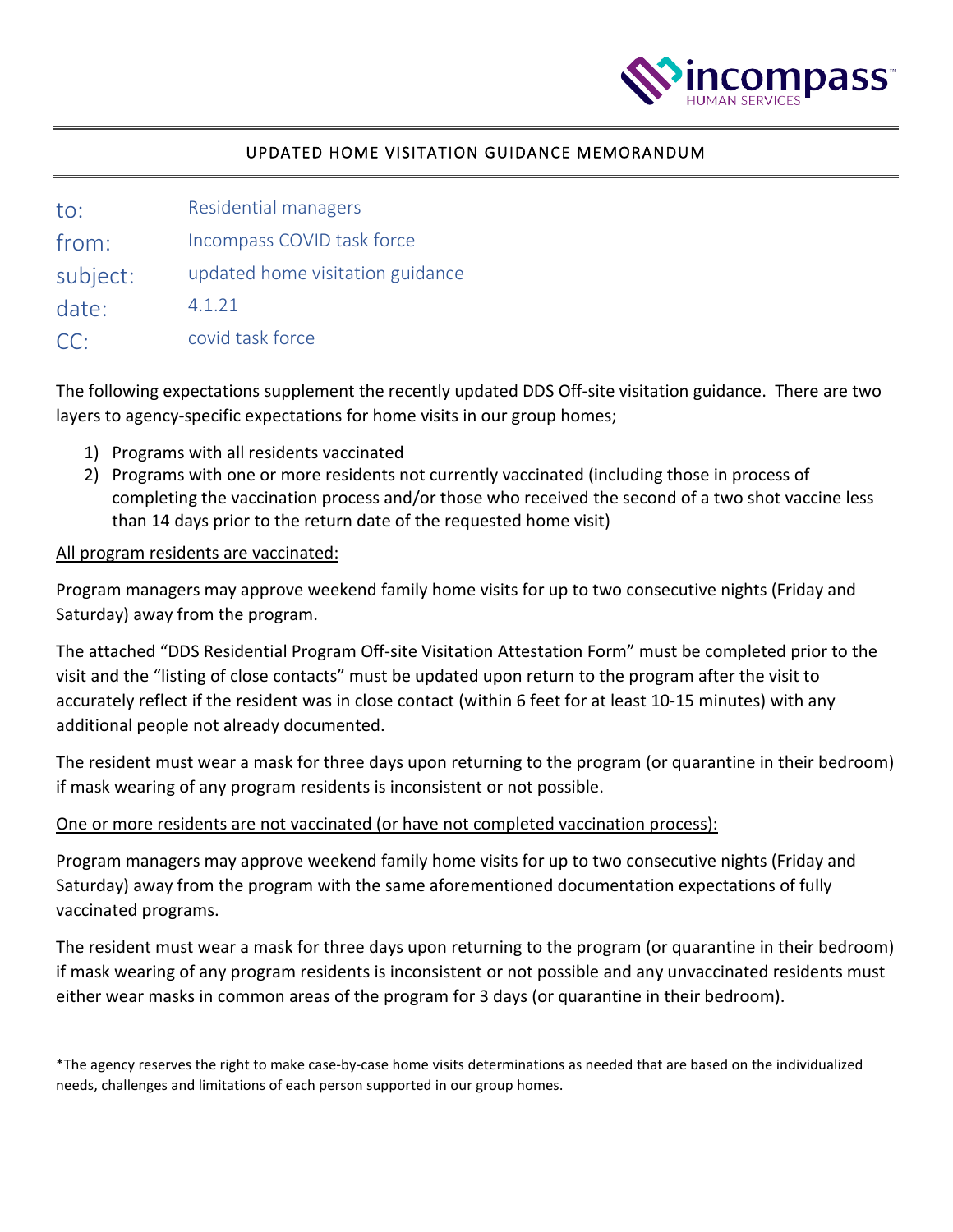

**Updated March 19, 2021**

## **Overview**

The purpose of this document is to provide guidelines for Department of Developmental Services (DDS) Residential Programs, individuals, families and loved ones of individuals to allow visitation during the COVID-19 pandemic while adhering to recommended Centers for Disease Control and Prevention (CDC) and Massachusetts Department of Public Health (DPH) guidelines. DDS recognizes how difficult it has been to stay connected during this time while we all adhere to strict precautions to stop the spread of the virus. Public health experts have determined that visitation may take place when certain precautions are strictly followed.

While the guidance in this document includes important measures and precautions to stop the spread of the virus, it is not possible to anticipate the specific circumstances of each individual and their visitors or each Residential Program (hereafter "Program"). This guidance should be adjusted to accommodate individual circumstances to the extent reasonable with risk reduction in mind.

Programs should adjust visitation policies and practices following the updated rules below, including the policies which apply specifically to fully vaccinated individuals. Fully vaccinated individuals are defined as 14 days or more after their final dose. In a 2-dose series, like the Pfizer or Moderna vaccines, the individual is fully vaccinated 14 days or more after their second dose. After a single-dose vaccine, like Johnson & Johnson's Janssen vaccine, the individual is fully vaccinated 14 days or more after the single dose.

Facilities can encourage visitors to become vaccinated when they have the opportunity. While visitor vaccination can help prevent the spread of COVID-19, visitors **should not be required to be tested or vaccinated (or show proof of such)** as a condition of visitation.

# On-Site Visitation

### Designated Outdoor Area

Visits will be permitted in a designated outdoor area, such as the yard, patio, open porch, parking lot, or driveway.

### Indoor Visitation

Programs may allow indoor visitation in Programs that have not had any confirmed or suspected COVID-19 cases in residents or staff in the past 14 days. In larger settings with distinct wings or units, Programs may allow indoor visitation in wings or units that have not had any confirmed or suspected COVID-19 cases in residents or staff in the past 14 days.

**Residents who are fully vaccinated may visit with loved ones who are fully vaccinated** in their rooms, if they reside in a private room or their roommate is also fully vaccinated.

• Residents who are fully vaccinated may visit with loved ones who are fully vaccinated without maintaining physical distance<sup>[1](#page-1-0)</sup>, if both are wearing facemasks, as able.

**If either the resident or the visitor(s) are not fully vaccinated**, visitation should occur in a space which meets the following criteria:

• Allows visitation to occur in a way that ensures physical distancing with residents and staff.

<span id="page-1-0"></span> $1$  "Physical distance" and "social distance" both are used to mean "stay(ing) at least 6 feet (about 2 arm lengths) from other people who are not from your household in both indoor and outdoor spaces,[" per the CDC.](https://www.cdc.gov/coronavirus/2019-ncov/prevent-getting-sick/social-distancing.html)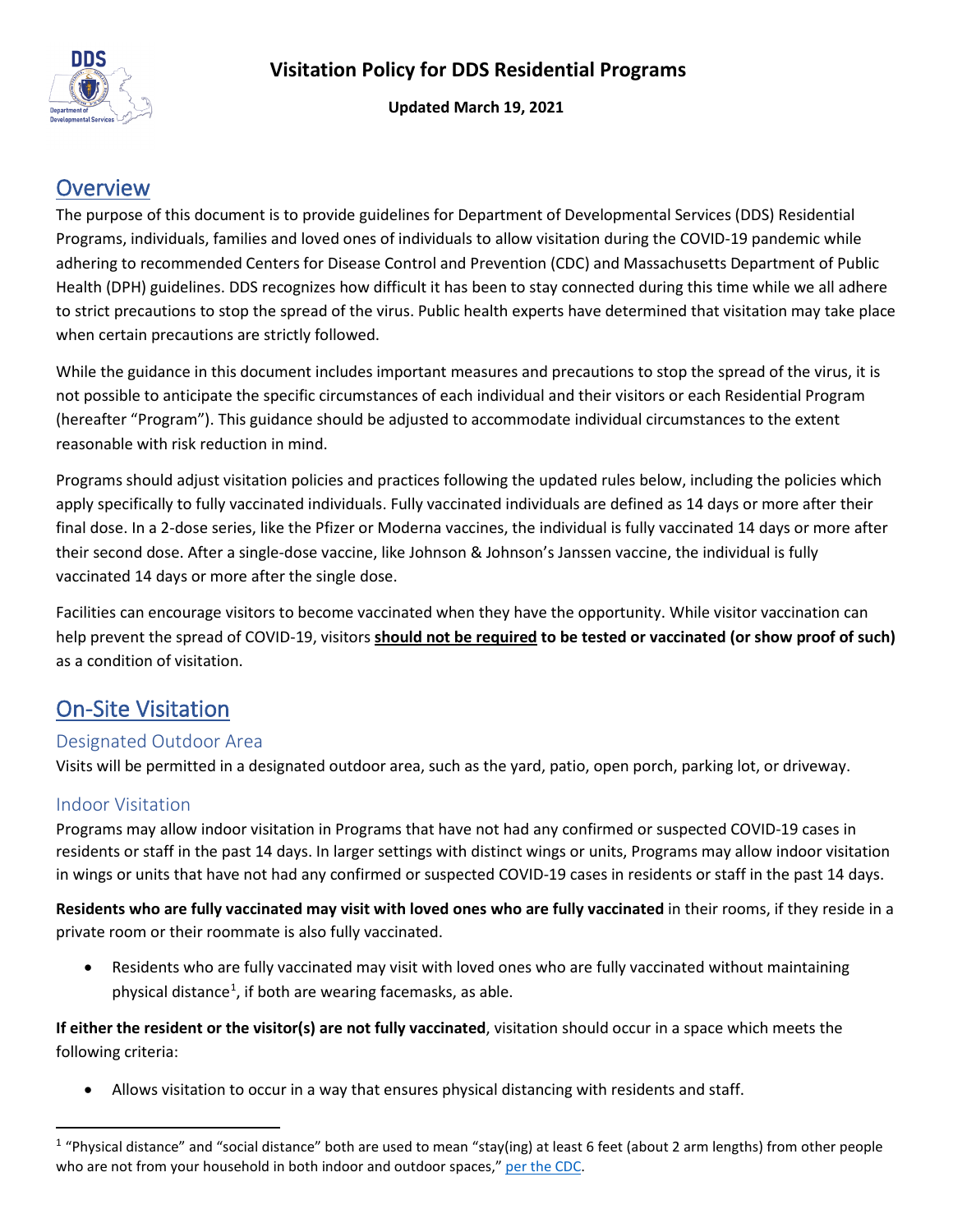

### **Updated March 19, 2021**

- $\circ$  Residents may visit with their child(ren) or sibling(s) who may be unvaccinated without maintaining physical distance, if both are wearing facemasks, as able.
- Minimizes visitor impact on the Program space and routine of other residents.
- Uses ventilation systems that operate properly, have been serviced in accordance with manufacturer recommendations, including filter cleaning, and increasing circulation of outdoor air as much as possible.

If the Program allows for safe indoor visitation, meeting the criteria above, then the visit may occur in the Program; if not, an indoor visitation option should be arranged by the Program at an alternative site that meets the indoor visitation criteria described above.

Except in the case of a fully vaccinated resident and a fully vaccinated visitor as described above, a visitor should remain at least 6 feet from the resident and staff member(s) to the maximum extent feasible. However, close contact, including touch, may be allowed if desired by the resident and visitor, regardless of vaccination status. In order to reduce the risk of transmission, individuals should:

- Use alcohol-based hand sanitizer with at least 60% alcohol before and after contact;
- Hug with faces in opposite directions; and
- Limit the duration of close physical contact and avoid close face-to-face contact even when face coverings are used.

### Limitations on Visitors

Visits will be limited to either (a) two individuals, OR (b) more than two visitors if all visitors are part of the same household, per resident at a time.

- Individuals at-risk are strongly encouraged to remain home.
- Programs should limit the number of visits and / or the number of visitors present at the same time to ensure physical distance can be maintained.
- For the purpose of this guidance, visitors do not include designated support workers for individuals with a disability or special needs.

## Visitor Screening

All visitors must be screened for COVID-19 symptoms and close contact with someone with COVID-19 infection in the prior 14 days, and have their temperature checked prior to visiting with a resident. Screening for indoor visitation should occur at a designated single point of entry outside the Program.

- Visitors are not permitted to visit if they have symptoms of COVID-19, including fever, cough, shortness of breath, sore throat, muscle pain, chills, or new loss of taste or smell.
- Anyone with a fever (100.0 F or over) will not be permitted to visit the home. (Thermometers must be disinfected after each use, per the manufacturer instructions).

Visitors are not permitted to visit if they have tested positive for COVID-19 in the past 14 days or if they have been ordered by a medical professional or public health official to quarantine due to exposure.

Any individual who participates in a visitation and develops signs and symptoms of COVID-19 such as fever, cough, shortness of breath, sore throat, muscle pain, chills, or new onset loss of smell or taste within 2 days after the visitation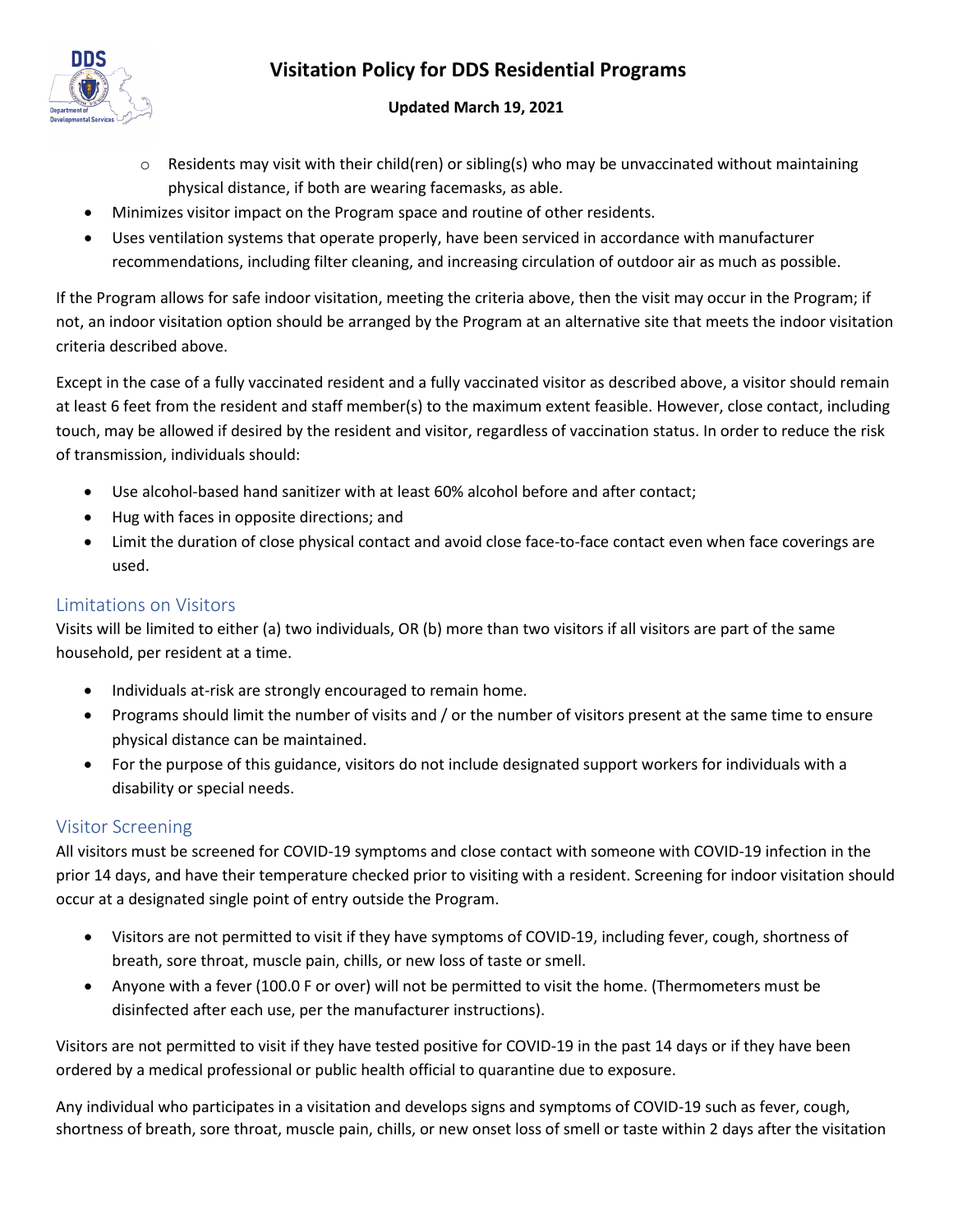

#### **Updated March 19, 2021**

must immediately notify the program of the date they were on site, the individuals they were in contact with, and the locations where the visit occurred.

• Programs should immediately screen the individuals who had contact with the visitor for the level of exposure and follow up with the Program's medical director or the patient/resident's care provider.

### Face Masks

All visitors, including fully vaccinated visitors, over 2 years of age are required to wear a face covering during the visit if they can do so safely. Residents, including fully vaccinated residents, will also be encouraged to wear face coverings if they can tolerate it and do so safely.

- Public health guidance recommends that all individuals, including fully vaccinated individuals, continue to wear face coverings in public settings or settings in which some individuals may not be vaccinated such as a group home (**link to DPH guidance on face coverings**).
- Masks may not be appropriate for individuals with I/DD or a behavioral condition who are not able to tolerate wearing a mask or individuals for whom wearing a mask causes trouble breathing
- Visitors should bring their own face covering in order to preserve the Program's PPE supply. However, if a visitor does not have a face covering, one will be provided.

### Eating Together During the Visit

Visitors may like to bring a favorite food or a meal to share with their loved ones, eating together during the visit should be monitored with risk reduction in mind:

- Physical distance must be maintained while food is being shared during an indoor visit unless the resident and the visitor(s) are both fully vaccinated.
- Visitors and residents must wear masks to the extent possible and practice hand hygiene before and after eating.
- Food should not be shared off the same plate nor residents and visitors drink by mouth from the same container. Each person should use their own eating utensils and not share plates or cups.
- Any communal food brought that is left over after a visit should be disposed of or should be taken by the visitor.
- Any unopened food or snacks bought for the individual may be given to staff who can label with the individual's name.

## Planning for Visits

A Program has the discretion to request that visits be scheduled in advance, limit the length of any visit, the days on which visits will be permitted, the hours during a day when visits will be permitted, and the number of times during a day or week a resident may be visited in order to allow coordination with other visitors and ensure the safety of individuals served by the Program and staff. Limits imposed by the Program should be based upon safety considerations and should not be arbitrary.

- Programs are encouraged to allow visiting hours throughout the day and should stagger visits as necessary in order to accommodate physical distancing.
- It is preferable to have visits occur at the same time each week for planning purposes.
- Visitors should call ahead to ensure that the home is not under quarantine and that the individual served can be emotionally prepared for the visit.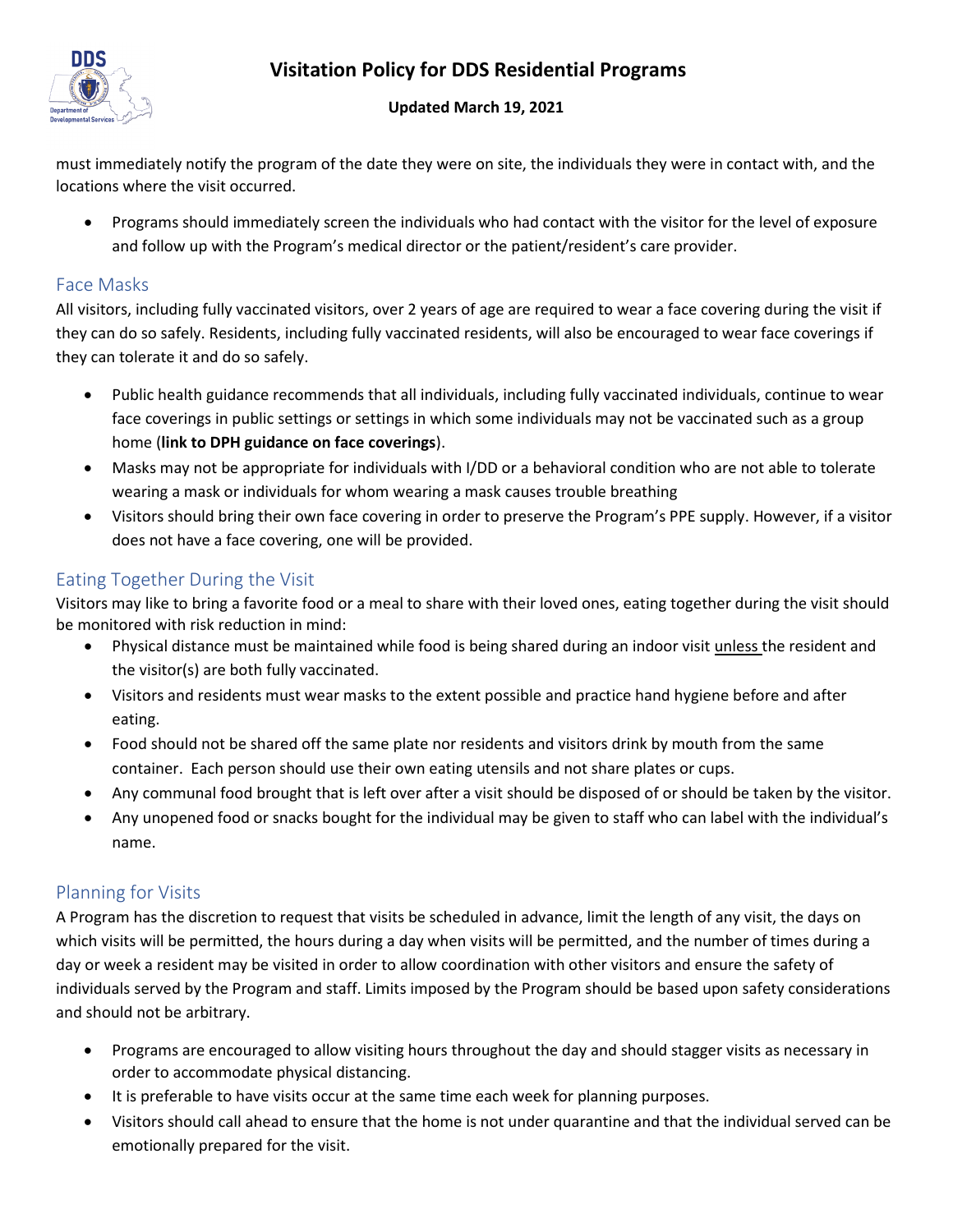

#### **Updated March 19, 2021**

- Programs must keep a log of all visitors, including name, contact information, date of visit, and staff on shift.
- Programs will continue to support alternative electronic methods for communication between residents and visitors, such as Skype, FaceTime, WhatsApp or Google Duo.

### Quarantined Homes and Isolated Residents

Visits will not be permitted with anyone who is currently under isolation because they are presumed or confirmed COVID-19 positive or quarantined because of close or household contact.

A resident may be visited if the resident has recovered from COVID-19 or the resident is not currently isolated or quarantined for COVID-19.

### Disinfecting the Visitation Area

All surfaces in the visitation area should be disinfected using an [EPA-approved disinfectant for use against SARS-CoV-2](https://www.epa.gov/pesticide-registration/list-n-disinfectants-use-against-sars-cov-2) after each visit.

# Off-Site Visitation

Individuals may go with family or loved ones for an off-site visit, including an overnight visit subject to the following:

- The resident and visitor are not currently under isolation because they are presumed or confirmed COVID-19 positive or quarantined because of close or household contact
- The resident and visitor(s) must not have signs or symptoms of COVID-19 and must not have a temperature of  $>100.0$  ° F
- The family member or loved one signs the **DDS Off-Site Visit Attestation form**, and agrees to the provisions contained therein.

For home visits, family or loved ones will be asked to provide the names and contact information for any person the resident is anticipated to come into contact with on the visit in case contact tracing becomes necessary. Family or loved ones should communicate modifications to this section of the form upon return. Additionally, family or loved ones should inform Program staff if the individual traveled out of state during the visit.

### Precautions and Protocols for Off-Site Visits

If the either resident or visitor(s) are **not fully vaccinated**, off-site visits and activities should occur outdoors where resident and visitors are able to maintain physical distance, to the extent possible.

Residents and visitor(s) who **are fully vaccinated** are not required to maintain physical distance in private settings, such as a private home. Indoor visits between fully vaccinated people who do not wear masks or physically distance from one another are likely lower risk. However, fully vaccinated individuals should continue to physically distance and wear face coverings in public settings or settings in which some individuals may not be vaccinated such as a group home.

Time spent in highly populated, public areas or other areas where the ability to physically distance may be limited should be minimized, regardless of vaccination status.

Families or loved ones must monitor themselves and the individual for COVID-19 symptoms during the visit. Program staff will screen the individual for COVID-19 symptoms and fever before they return to the Program: